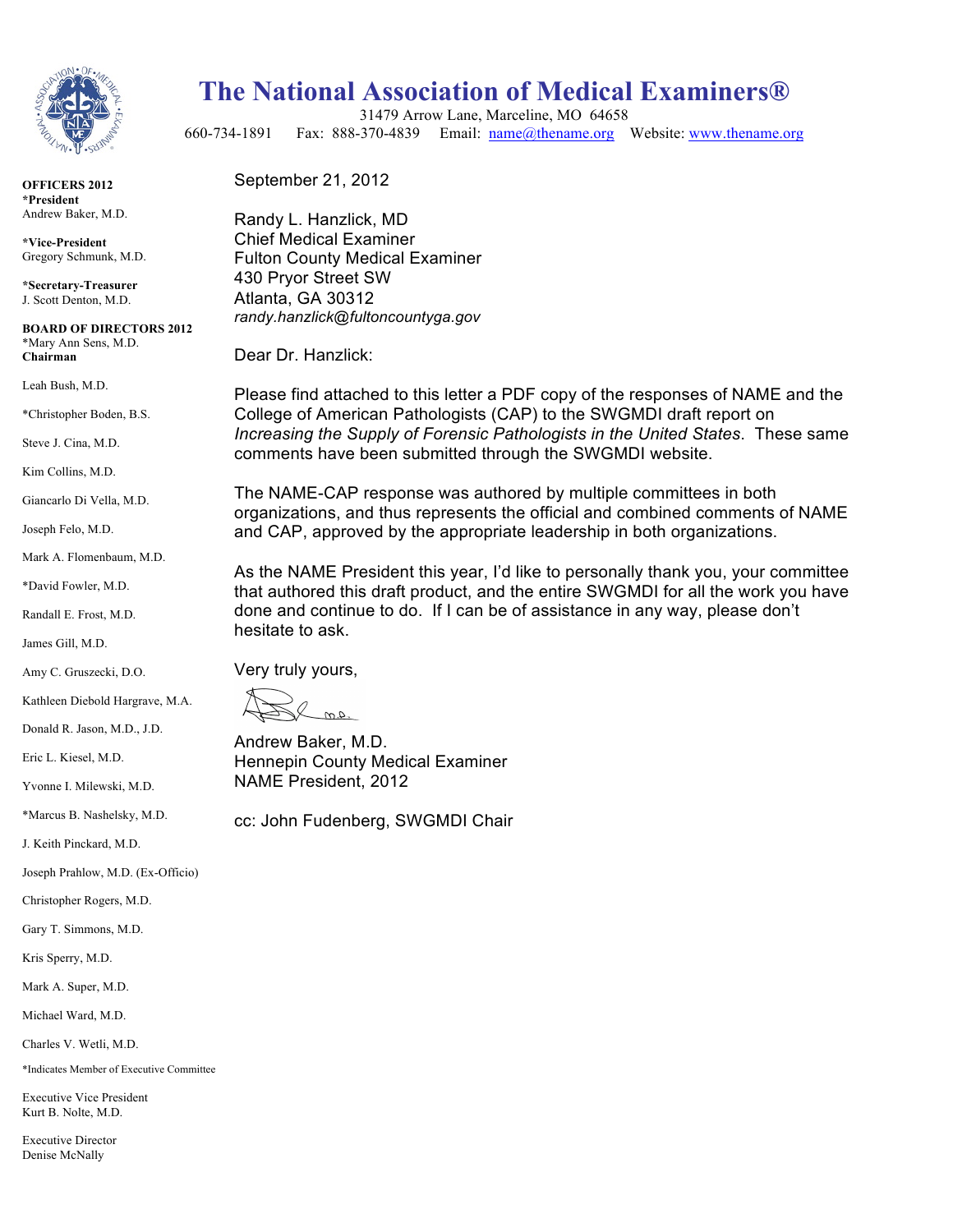# **Response to the SWGMDI Draft Report on "Increasing the Supply of Forensic Pathologists in the United States."**

### **National Association of Medical Examiners and College of American Pathologists**

September 21, 2012

In 2009 the National Research Council (NRC) of the National Academies developed a list of recommendations to improve the forensic sciences throughout the country.<sup>1</sup> Specific recommendations advocated efforts to increase the number of specialists in the forensic sciences, starting with the recruitment of students to the discipline. From the NRC efforts, a Scientific Working Group on Medicolegal Death Investigation (SWGMDI) was formed and developed its own report and recommendations to increase the supply of forensic pathologists in the United States. The recommendations include increasing the visibility of forensic pathology to medical students and pathology residents, improving the training experience in forensic pathology, and enhancing the financial incentives of the specialty.<sup>2</sup> This paper is the response of the National Association of Medical Examiners (NAME) and the College of American Pathologists (CAP) to the recommendations of the SWGMDI.

Comments on specific recommendations:

#### *1. Forensic Pathology needs to be made more visible in medical school.*

We strongly endorse the recommendations in this section. Forensic pathology offices, with and without training programs, should seek to foster relationships with local,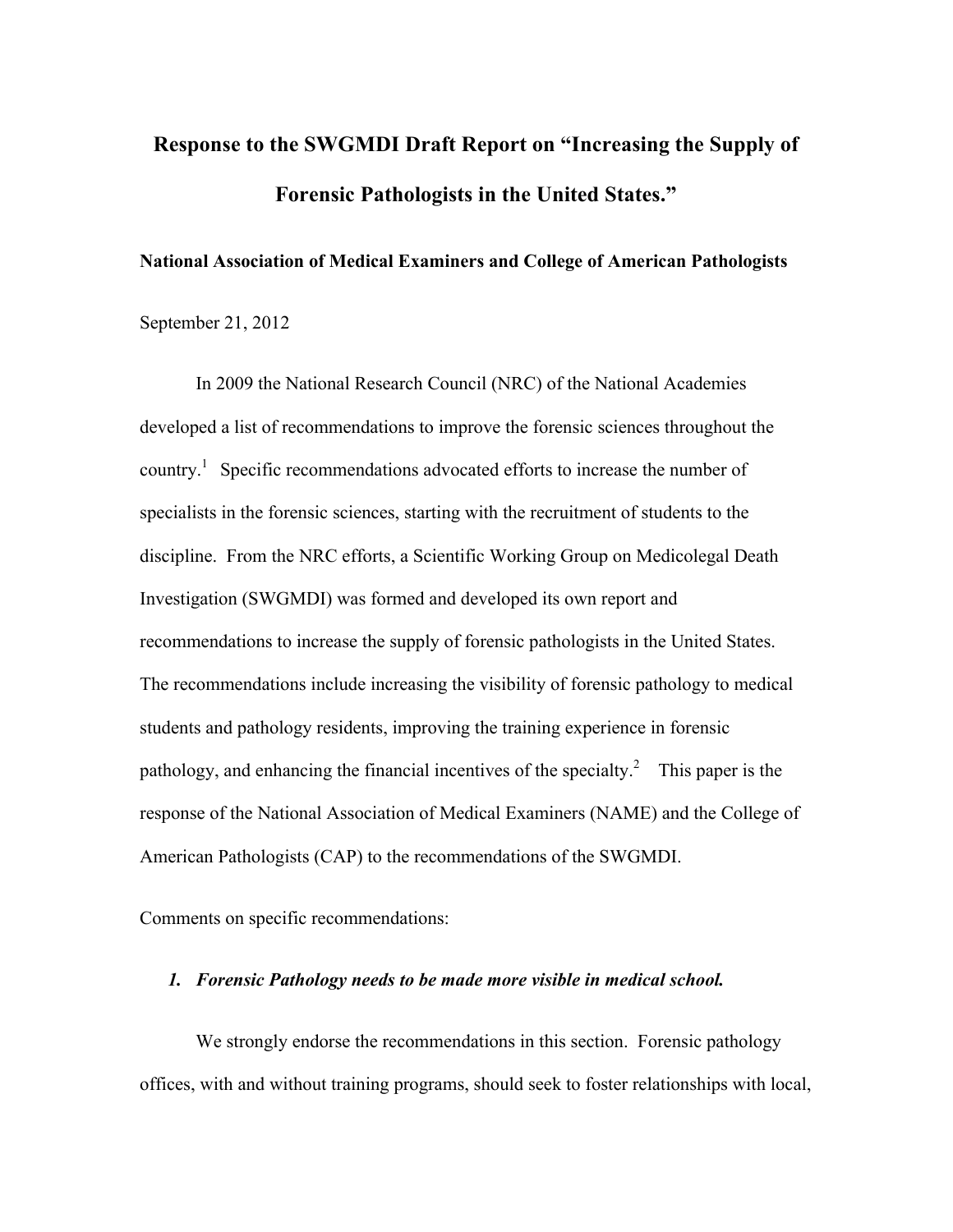regional, or state medical schools for the multitude of benefits such associations would provide. Particularly relevant to this SWGMDI recommendation is that many students may have an interest in the specialty that could be nurtured, if their exposure was positive. Developing this relationship will require that forensic pathology offices develop outreach plans, network with local medical schools and pathology department leaders, and contribute to curriculum development Forensic pathology programs should have open access to upcoming medical students and pathology residents for recruitment to fellowship training. Forensic pathology electives and externships should be encouraged. Models for this plan could come from the orthopedic surgery and radiology communities: other specialties that receive limited exposure during medical school, but provide interested students good experiences that promote the development of an ample supply of applicants for training programs.

## *2. Exposure of residents to forensic pathology*

NAME and CAP concur with the recommendations in this section. The report states that residents in anatomic pathology, a prerequisite to forensic pathology fellowship, receive too little exposure to forensic medicine during the residency period. Additionally, residency program faculty members are frequently dismissive or discouraging to residents who express an interest in forensics. Residents who eventually enter forensic pathology fellowships comment that positive experiences during autopsy or forensic medicine rotations were the motivating factor leading them to the specialty. The SWGMDI calls for pathology residency programs to provide positive forensic pathology experiences and supportive residency program faculty. Many programs have required rotations with local forensic pathology offices and rely on these rotations as the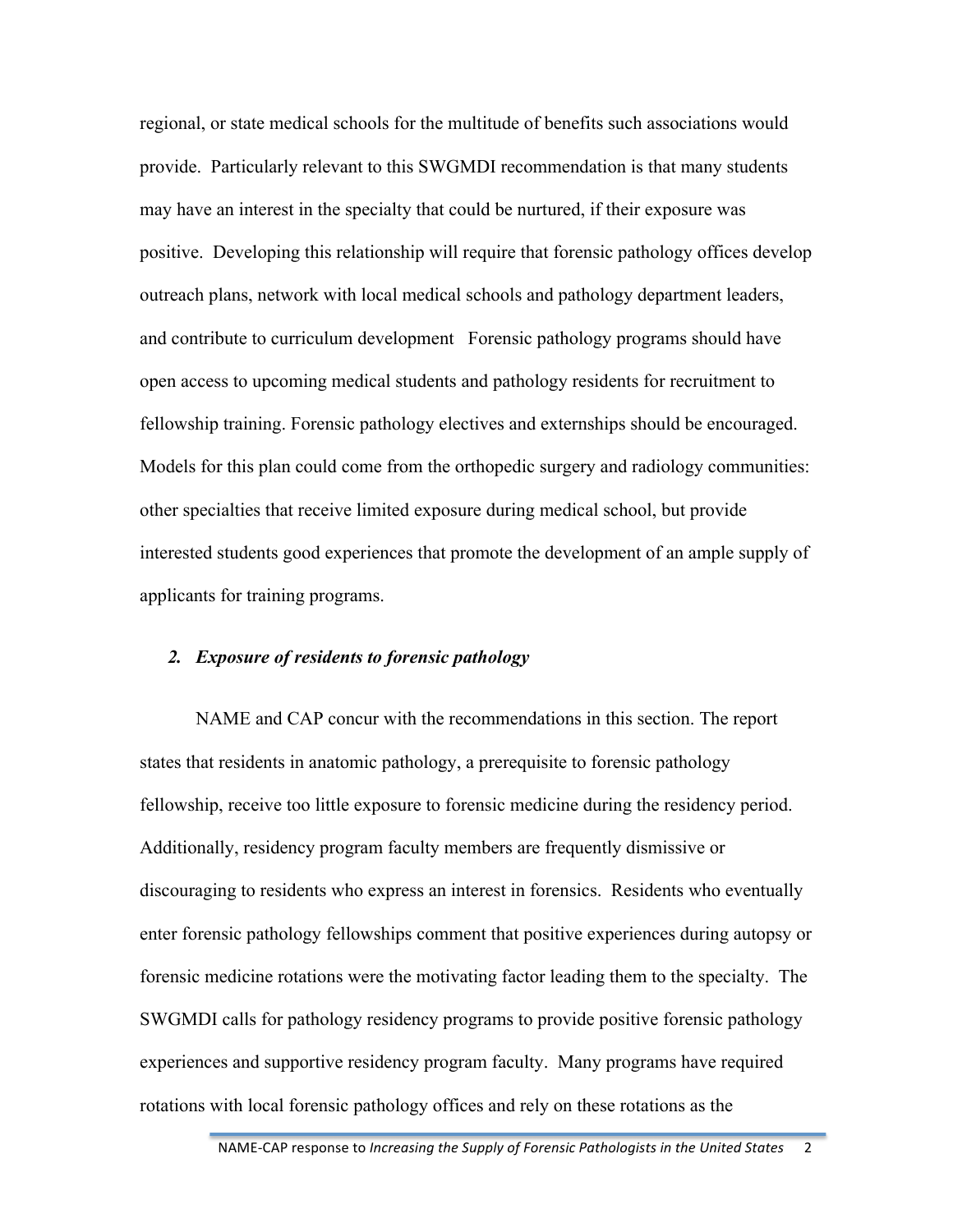opportunities for residents to achieve a significant percentage of the 50 autopsy cases required by the American Board of Pathology (ABP). A seamless relationship between the forensic pathology office and medical school and/or residency program is the final goal.

#### *3. Financial incentives to attract medical students and residents*

NAME and CAP concur with this recommendation.

#### *4. Salaries need to be competitive*

NAME and CAP concur with the recommendations in this section. Forensic pathology is unique among subspecialties in that rigorous additional training results in a decrease in income. The subspecialty will never be competitive as long as this is the case. This is particularly true when burnout and caseload considerations are included, as noted in the comments on recommendation.

#### *5. State incentives for those areas without programs.*

NAME and CAP endorse this recommendation. Precedence for these types of initiatives exists in the family practice community, where medical school loans are forgiven or tuition is covered in exchange for agreement to serve a particular region in the future. Other incentives include decreasing the tax burden on the practitioners and bonus pays. Results have been positive, but have taken time.<sup>9</sup> With this experience in mind, the forensic pathology community should give this issue high priority.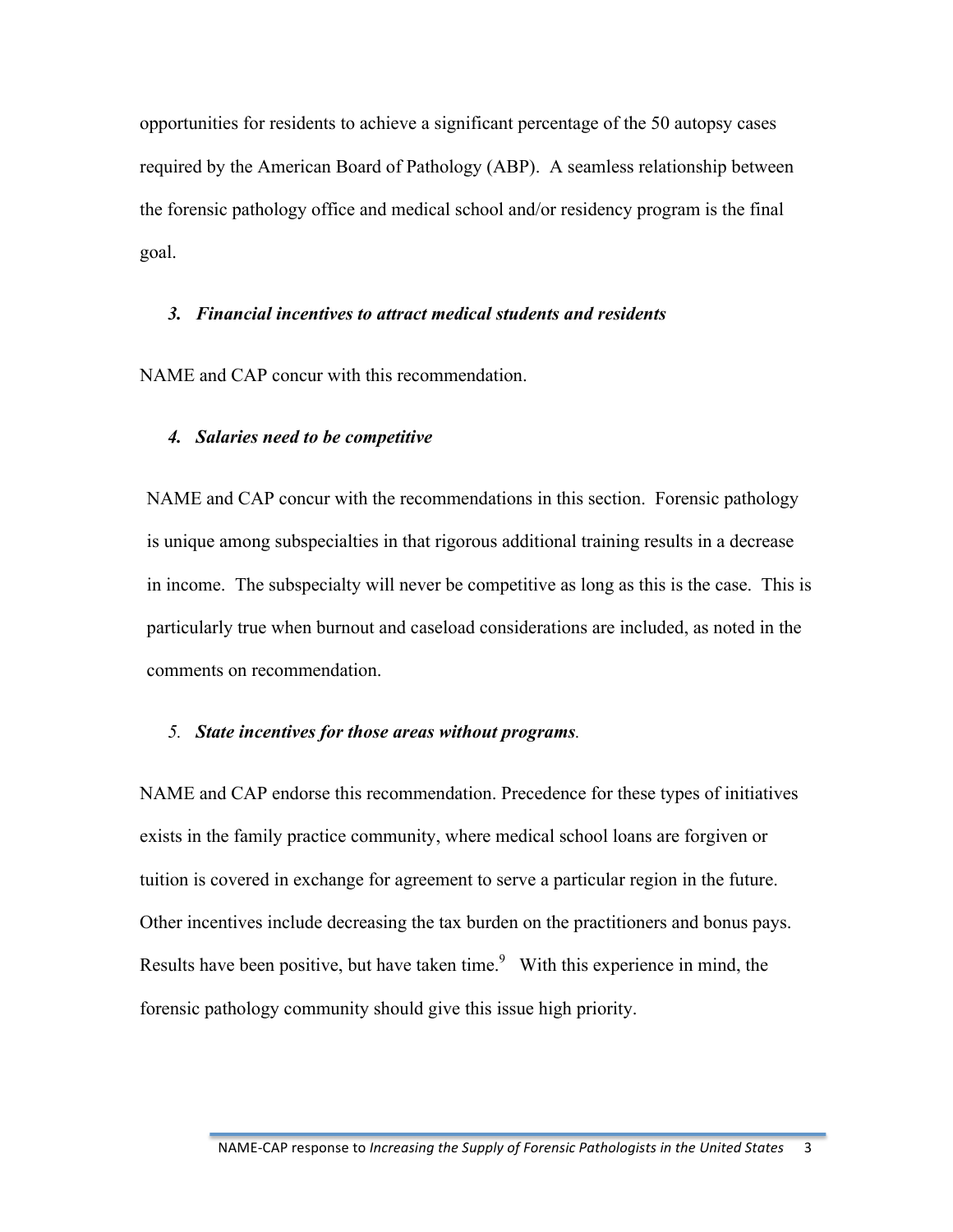#### *6. Increasing forensic pathology training programs*

NAME and CAP share the committee's concern that forensic pathology programs are both few and poorly funded. Federal support could help ameliorate this.

#### *7. Training in practice-related challenges such as burnout*

NAME and CAP agree that, because the existing pool of qualified forensic pathologists is small and overburdened, burnout is a continuing problem. Education in this area can be helpful, but it does not alleviate reason for the burnout—the lack of sufficient staffing and noncompetitive remuneration. While counseling and education are of benefit, they should not be considered an alternative to fixing the root causes of the problem.

The loss of currently practicing forensic pathologists without replacements in waiting is another major area of concern in the SWGMDI report. The group calls for proactive training for fellows to address potential burnout, financial incentives to enter forensic pathology, and state-sponsored initiatives to address these issues. The report attributes two main factors contributing to this issue: mental exhaustion from the duties and related aspects of the job and salaries that are not commensurate with the demands on time and the level of stress involved compared with other specialties requiring similar lengths of training. This is the heart of the issue, and the first factor (burnout) can be considered relative to the second (salaries and workload).

Dealing intimately with death and man's inhumanity to man provides a recurring stress to forensic pathologists. The toll taken by this exposure is not counter-balanced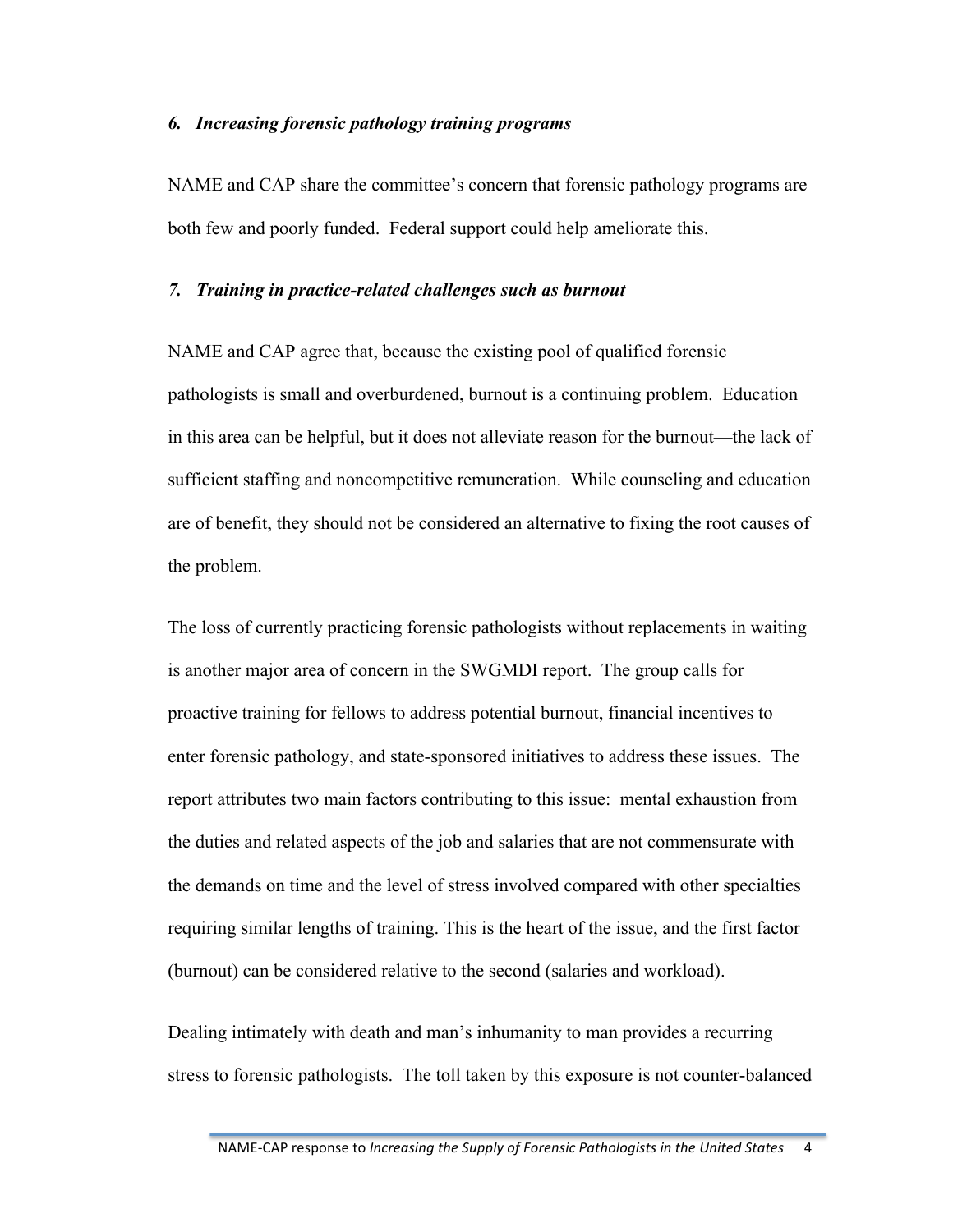by an immediate satisfaction in improvement of a patient's clinical condition that medical specialists can experience. That justice has been properly served can provide a degree of satisfaction, but seeing these results can occur infrequently and years after the investigation. The NAME recommendation of a maximum workload of 250 autopsies per year per pathologist is an attempt to make the stress associated with the position manageable. Many forensic pathology offices, however, are in situations requiring over 300 cases per pathologist because of insufficient staffing. This sets up a cycle that promotes burnout and increases error.

Society demands high quality medicolegal death investigation. It is in the interest of those jurisdictions, whether at the city, county, district, or state level, to provide the necessary funding to attract specialists. It would be legitimate to appeal to the federal government to assist in this funding as it already does for law enforcement and healthcare-related entities.

## **8.** *ACGME requirements*

NAME and CAP concur with these recommendations.

#### *9. Formal relationships in medical schools and pathology departments.*

NAME and CAP partially concur and partially dissent from this recommendation. As discussed in the comment to recommendation 2, we strongly support greater integration of forensic pathology into medical school curricula and the relationships this implies. However, the second part of this recommendation—that the training in forensic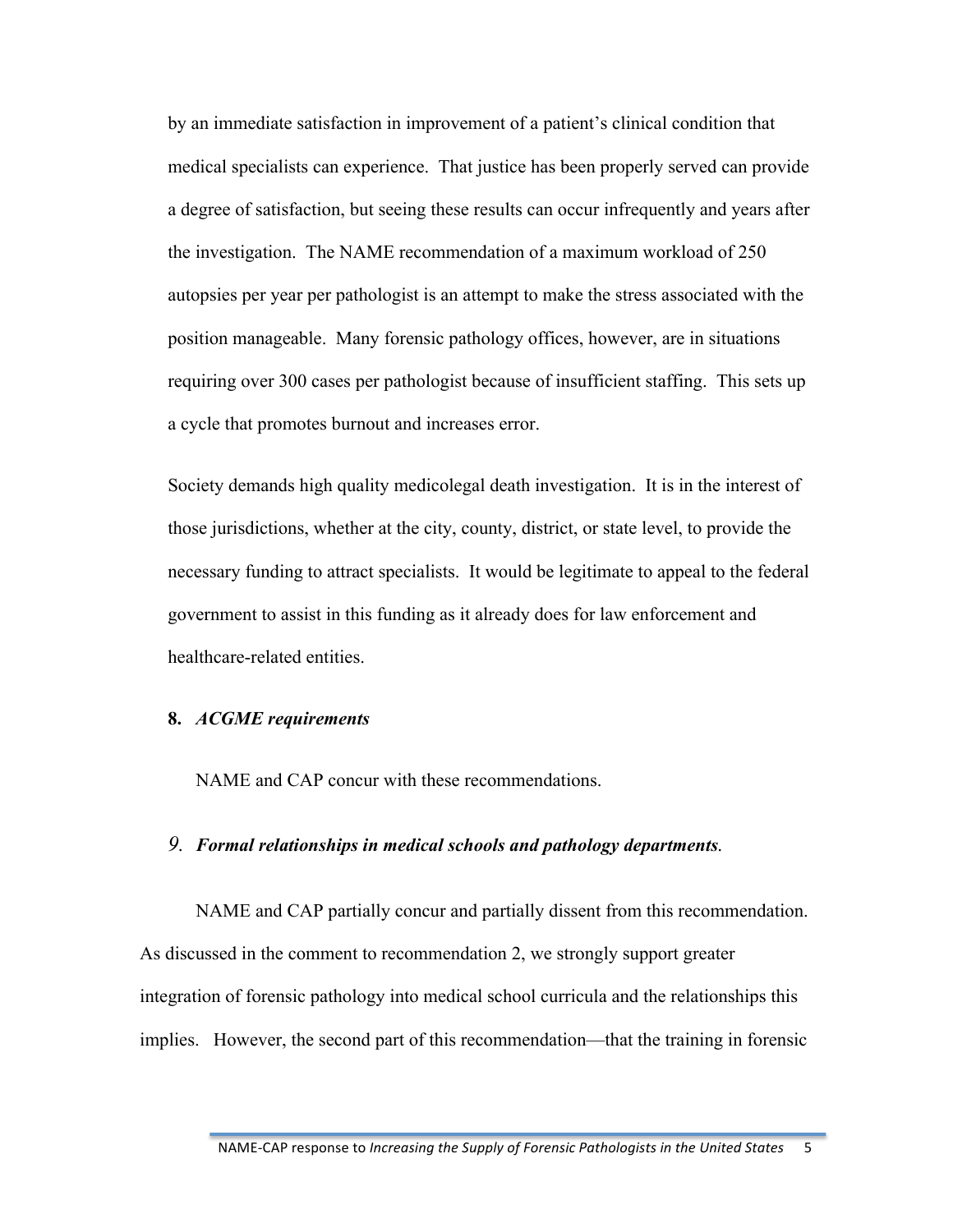pathology be "streamlined" to lose much of the general pathology training—would be counterproductive.

Forensic pathology as a subspecialty is already marginalized. "Fast tracking" residents by providing inadequate training in surgical pathology, general pathology, and clinical pathology will both further marginalize the subspecialty and produce forensic pathologists who do not have the basic competencies that most of us use every day. Forensic pathology should be regarded as a true subspecialty that contains competent, well-trained pathologists.

### *10. Novel systems of death investigation system funding need to be developed.*

NAME and CAP strongly concur with this section.